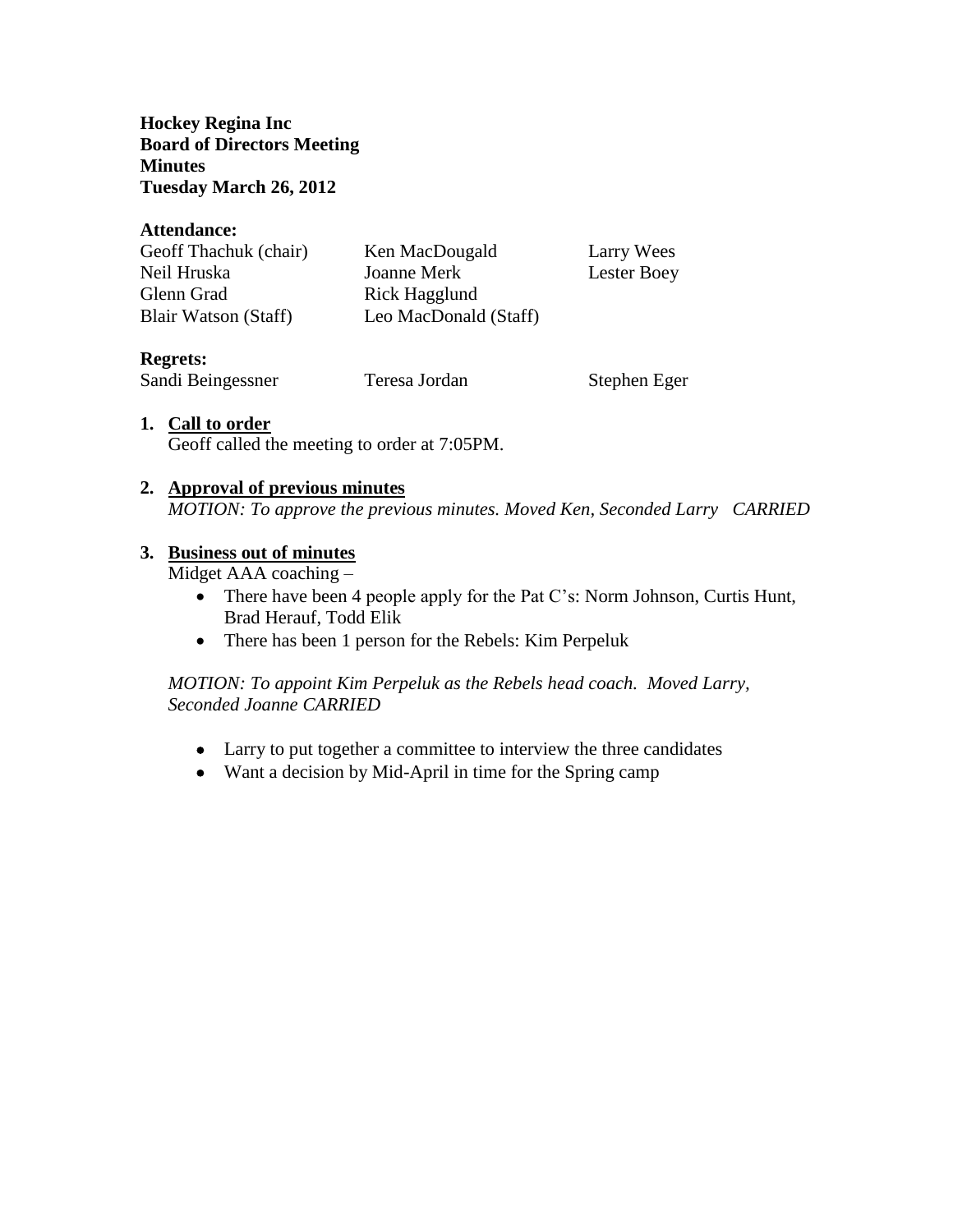# **4. HRI General Meeting**

- The AGM is scheduled for May 1, at the Regina Inn
- Blair circulated proposed Bylaw amendments from the previous "AGM"
- Any bylaw amendments need to be submitted by April 15
- Nominations for President need to be in by April 1

## **5. Number of teams committee**

- Larry, Leo, Mike Merk, Dave Diewold, Rod Houk, Doug Exner are on the committee
- Larry had an initial meeting with the committee
- Just in the process of developing a team formation matrix for all divisions

# **6. Other Business**

Referee development – Discussion around the need to work on our referee development for our younger officials. Implement a mentorship program.

# **7. Directors reports**

Initiation

• Initiation year end went well

## Novice

• Novice year-end went well

## Atom

- Champions: A1 Capitals, A2 top Southey, A2 bottom Aeros, A3 top Barons, A3 bottom – Falcons
- We are registered for the McDonalds AtoMC program for A3

## Pee Wee

- Champions: P1 Prairie Storm, P2 top PS Thunder, P2 bottom Southey, P3 top – Cupar, P3 bottom – Sharks
- P3 Aeros Provincial champions

## Bantam

• Finals on in  $B2 + B3$ 

## Midget

- M3 Champions Wild; M3 Aeros Provincial Champions
- $\bullet$  M2 + M15 Finals in process